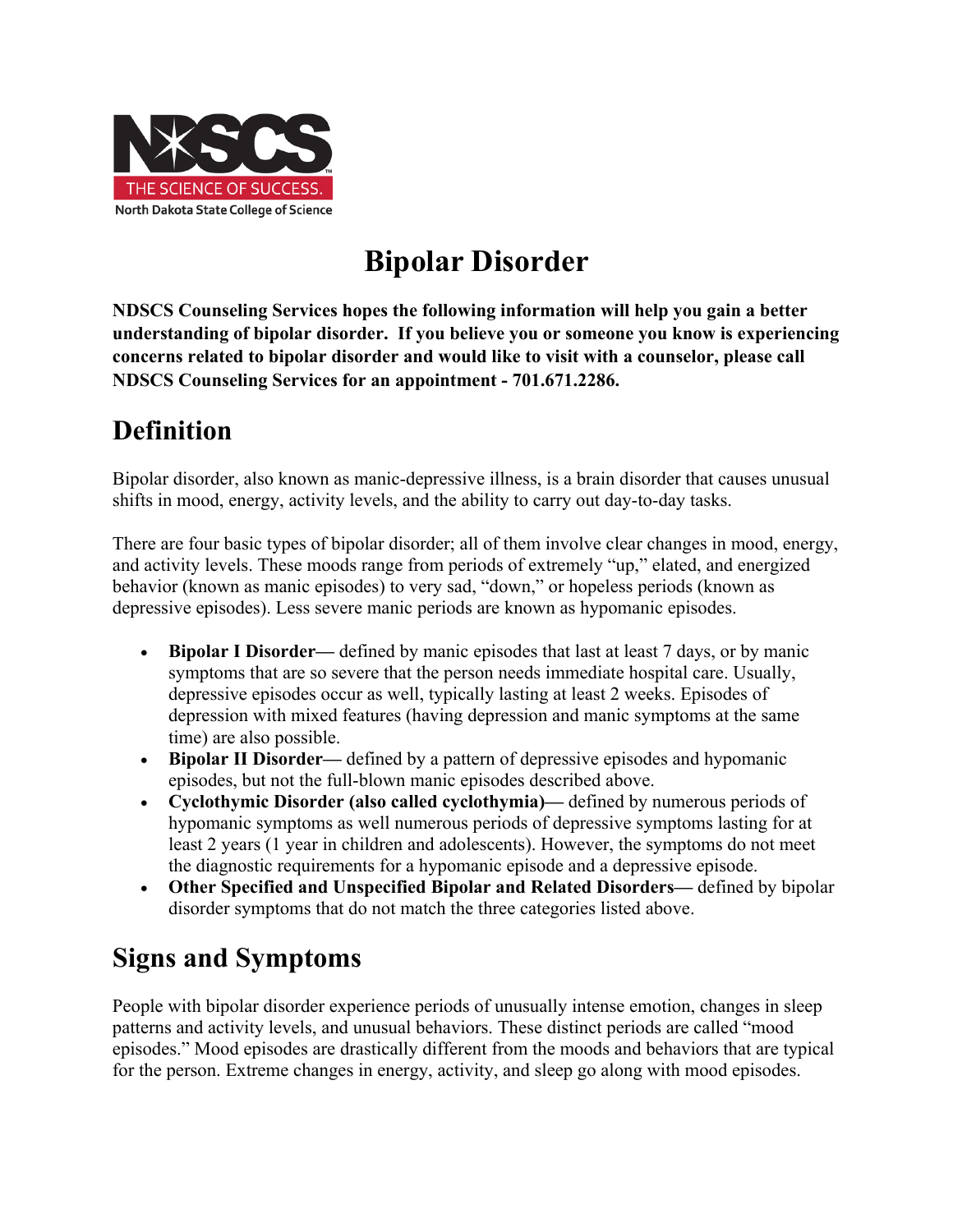This table is scrollable by touch on mobile devices.

| People having a manic episode may:                                                                                                                                                                                                                                                                                                                                                                                                                                                                                                                                                     | People having a depressive episode may:                                                                                                                                                                                                                                                                                                                                                    |
|----------------------------------------------------------------------------------------------------------------------------------------------------------------------------------------------------------------------------------------------------------------------------------------------------------------------------------------------------------------------------------------------------------------------------------------------------------------------------------------------------------------------------------------------------------------------------------------|--------------------------------------------------------------------------------------------------------------------------------------------------------------------------------------------------------------------------------------------------------------------------------------------------------------------------------------------------------------------------------------------|
| Feel very "up," "high," or elated<br>$\bullet$<br>Have a lot of energy<br>$\bullet$<br>Have increased activity levels<br>$\bullet$<br>Feel "jumpy" or "wired"<br>$\bullet$<br>Have trouble sleeping<br>$\bullet$<br>Become more active than usual<br>Talk really fast about a lot of different<br>$\bullet$<br>things<br>Be agitated, irritable, or "touchy"<br>$\bullet$<br>Feel like their thoughts are going very<br>$\bullet$<br>fast<br>Think they can do a lot of things at once<br>$\bullet$<br>Do risky things, like spend a lot of<br>$\bullet$<br>money or have reckless sex | Feel very sad, down, empty, or hopeless<br>Have very little energy<br>Have decreased activity levels<br>Have trouble sleeping, they may sleep<br>too little or too much<br>Feel like they can't enjoy anything<br>Feel worried and empty<br>Have trouble concentrating<br>Forget things a lot<br>Eat too much or too little<br>Feel tired or "slowed down"<br>Think about death or suicide |

Sometimes a mood episode includes symptoms of both manic and depressive symptoms. This is called an episode with mixed features. People experiencing an episode with mixed features may feel very sad, empty, or hopeless, while at the same time feeling extremely energized.

Bipolar disorder can be present even when mood swings are less extreme. For example, some people with bipolar disorder experience hypomania, a less severe form of mania. During a hypomanic episode, an individual may feel very good, be highly productive, and function well. The person may not feel that anything is wrong, but family and friends may recognize the mood swings and/or changes in activity levels as possible bipolar disorder. Without proper treatment, people with hypomania may develop severe mania or depression.

#### **Diagnosis**

Proper diagnosis and treatment help people with bipolar disorder lead healthy and productive lives. Talking with a doctor or other licensed mental health professional is the first step for anyone who thinks he or she may have bipolar disorder. The doctor can complete a physical exam to rule out other conditions. If the problems are not caused by other illnesses, the doctor may conduct a mental health evaluation or provide a referral to a trained mental health professional, such as a psychiatrist, who is experienced in diagnosing and treating bipolar disorder.

**Note for Health Care Providers:** People with bipolar disorder are more likely to seek help when they are depressed than when experiencing mania or hypomania. Therefore, a careful medical history is needed to ensure that bipolar disorder is not mistakenly diagnosed as major depression. Unlike people with bipolar disorder, people who have depression only (also called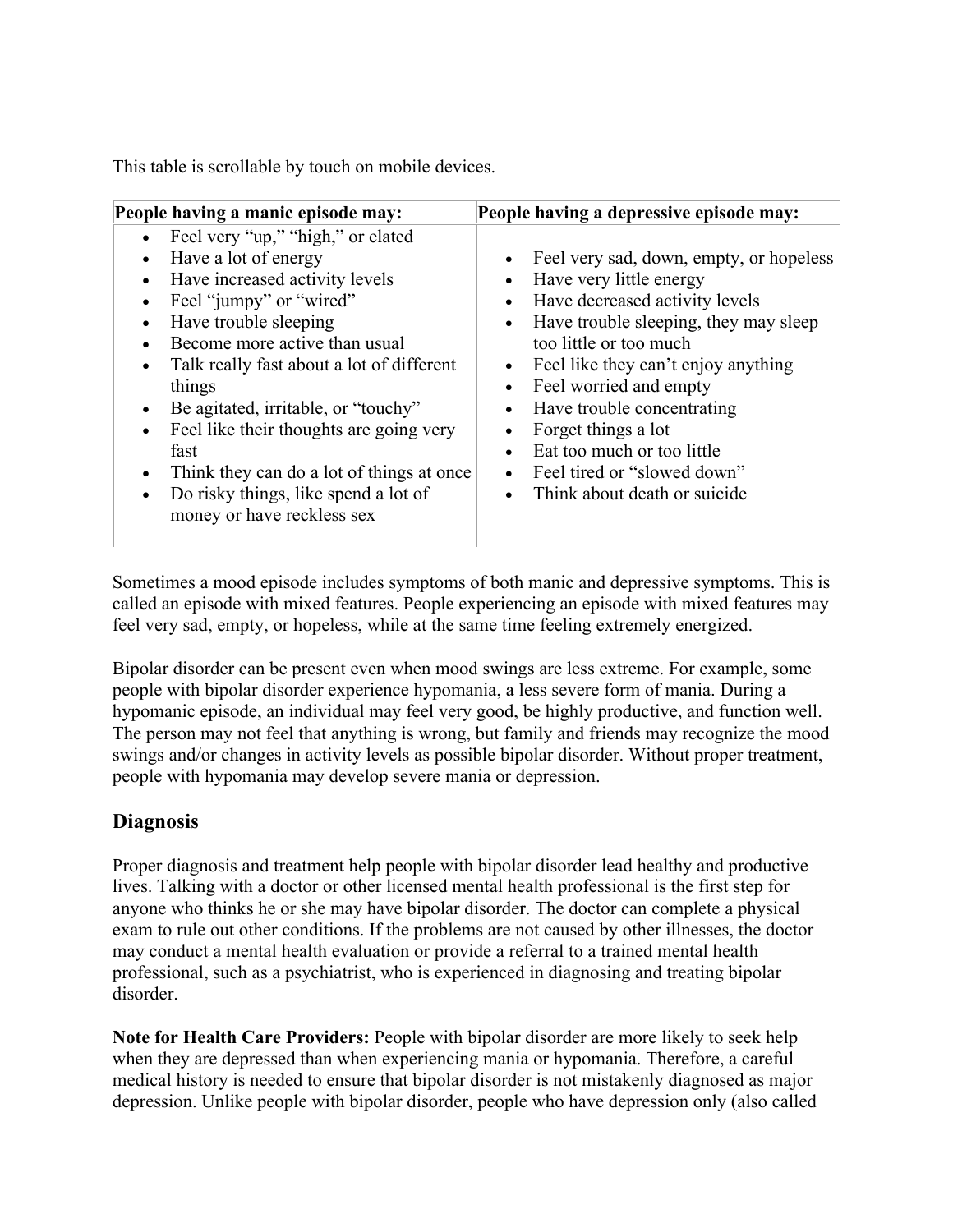unipolar depression) do not experience mania. They may, however, experience some manic symptoms at the same time, which is also known as major depressive disorder with mixed features.

#### **Bipolar Disorder and Other Illnesses**

Some bipolar disorder symptoms are similar to other illnesses, which can make it hard for a doctor to make a diagnosis. In addition, many people have bipolar disorder along with another illness such as anxiety disorder, substance abuse, or an eating disorder. People with bipolar disorder are also at higher risk for thyroid disease, migraine headaches, heart disease, diabetes, obesity, and other physical illnesses.

**Psychosis:** Sometimes, a person with severe episodes of mania or depression also has psychotic symptoms, such as hallucinations or delusions. The psychotic symptoms tend to match the person's extreme mood. For example:

- Someone having psychotic symptoms during a manic episode may believe she is famous, has a lot of money, or has special powers.
- Someone having psychotic symptoms during a depressive episode may believe he is ruined and penniless, or that he has committed a crime.

As a result, people with bipolar disorder who also have psychotic symptoms are sometimes misdiagnosed with schizophrenia.

**Anxiety and ADHD:** Anxiety disorders and attention-deficit hyperactivity disorder (ADHD) are often diagnosed among people with bipolar disorder.

**Substance Abuse:** People with bipolar disorder may also misuse alcohol or drugs, have relationship problems, or perform poorly in school or at work. Family, friends and people experiencing symptoms may not recognize these problems as signs of a major mental illness such as bipolar disorder.

### **Risk Factors**

Scientists are studying the possible causes of bipolar disorder. Most agree that there is no single cause. Instead, it is likely that many factors contribute to the illness or increase risk.

**Brain Structure and Functioning:** Some studies show how the brains of people with bipolar disorder may differ from the brains of healthy people or people with other mental disorders. Learning more about these differences, along with new information from genetic studies, helps scientists better understand bipolar disorder and predict which types of treatment will work most effectively.

**Genetics:** Some research suggests that people with certain genes are more likely to develop bipolar disorder than others. But genes are not the only risk factor for bipolar disorder. Studies of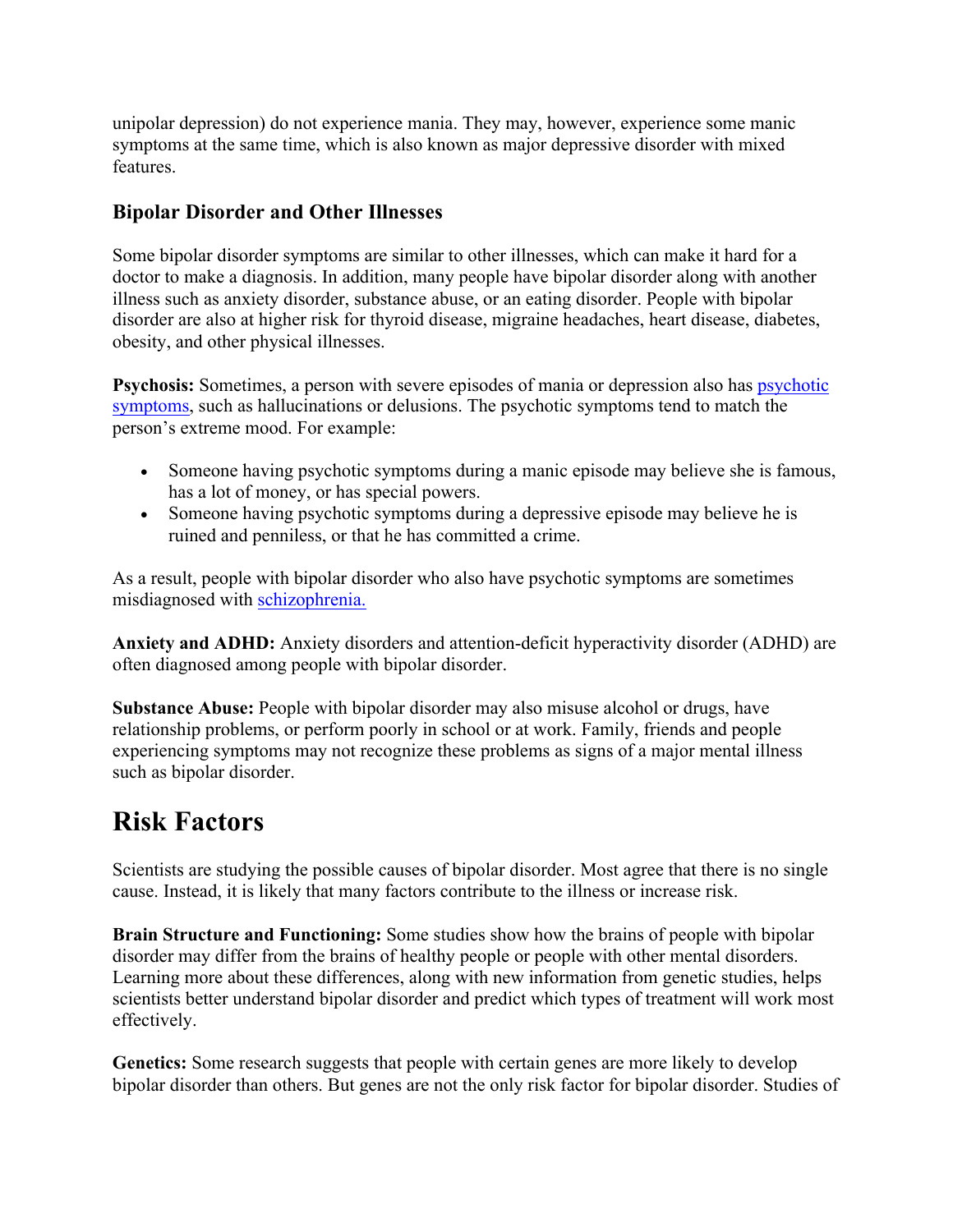identical twins have shown that even if one twin develops bipolar disorder, the other twin does not always develop the disorder, despite the fact that identical twins share all of the same genes.

**Family History:** Bipolar disorder tends to run in families. Children with a parent or sibling who has bipolar disorder are much more likely to develop the illness, compared with children who do not have a family history of the disorder. However, it is important to note that most people with a family history of bipolar disorder will not develop the illness.

### **Treatments and Therapies**

Treatment helps many people—even those with the most severe forms of bipolar disorder—gain better control of their mood swings and other bipolar symptoms. An effective treatment plan usually includes a combination of medication and psychotherapy (also called "talk therapy"). Bipolar disorder is a lifelong illness. Episodes of mania and depression typically come back over time. Between episodes, many people with bipolar disorder are free of mood changes, but some people may have lingering symptoms. Long-term, continuous treatment helps to control these symptoms.

#### **Medications**

Different types of medications can help control symptoms of bipolar disorder. An individual may need to try several different medications before finding ones that work best.

Medications generally used to treat bipolar disorder include:

- Mood stabilizers
- Atypical antipsychotics
- Antidepressants

Anyone taking a medication should:

- Talk with a doctor or a pharmacist to understand the risks and benefits of the medication
- Report any concerns about side effects to a doctor right away. The doctor may need to change the dose or try a different medication.
- Avoid stopping a medication without talking to a doctor first. Suddenly stopping a medication may lead to "rebound" or worsening of bipolar disorder symptoms. Other uncomfortable or potentially dangerous withdrawal effects are also possible.
- Report serious side effects to the U.S. Food and Drug Administration (FDA) MedWatch Adverse Event Reporting program online at http://www.fda.gov/Safety/MedWatch or by phone at 1-800-332-1088. Clients and doctors may send reports.

For basic information about medications, visit the NIMH Mental Health Medications webpage. For the most up-to-date information on medications, side effects, and warnings, visit the FDA website .

#### **Psychotherapy**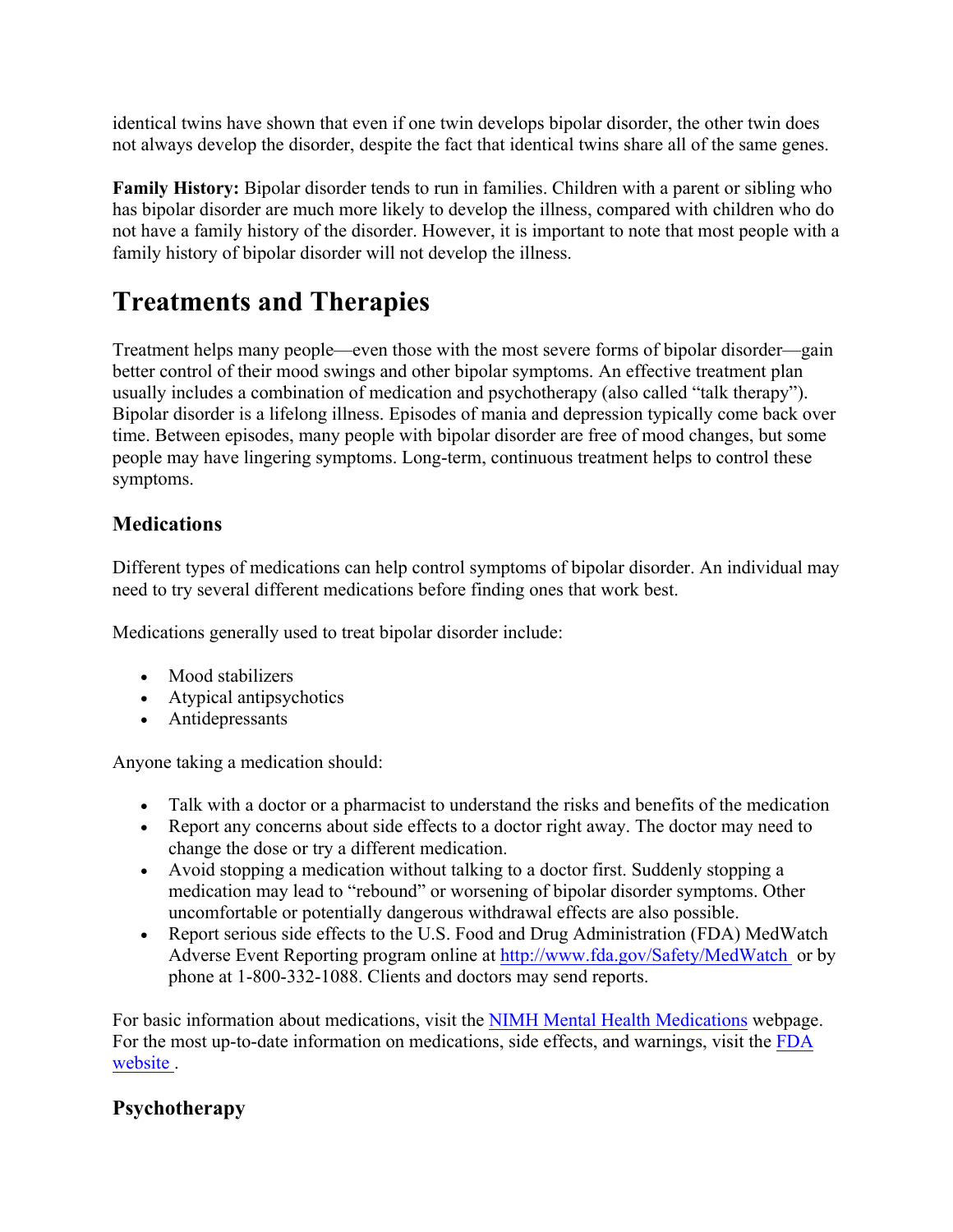When done in combination with medication, psychotherapy (also called "talk therapy") can be an effective treatment for bipolar disorder. It can provide support, education, and guidance to people with bipolar disorder and their families. Some psychotherapy treatments used to treat bipolar disorder include:

- Cognitive behavioral therapy (CBT)
- Family-focused therapy
- Interpersonal and social rhythm therapy
- Psychoeducation

Visit the NIMH Psychotherapies webpage to learn about the various types of psychotherapies.

#### **Other Treatment Options**

**Electroconvulsive Therapy (ECT):** ECT can provide relief for people with severe bipolar disorder who have not been able to recover with other treatments. Sometimes ECT is used for bipolar symptoms when other medical conditions, including pregnancy, make taking medications too risky. ECT may cause some short-term side effects, including confusion, disorientation, and memory loss. People with bipolar disorder should discuss possible benefits and risks of ECT with a qualified health professional.

**Sleep Medications:** People with bipolar disorder who have trouble sleeping usually find that treatment is helpful. However, if sleeplessness does not improve, a doctor may suggest a change in medications. If the problem continues, the doctor may prescribe sedatives or other sleep medications.

**Supplements:** Not much research has been conducted on herbal or natural supplements and how they may affect bipolar disorder.

It is important for a doctor to know about all prescription drugs, over-the-counter medications, and supplements a client is taking. Certain medications and supplements taken together may cause unwanted or dangerous effects.

**Keeping a Life Chart:** Even with proper treatment, mood changes can occur. Treatment is more effective when a client and doctor work closely together and talk openly about concerns and choices. Keeping a life chart that records daily mood symptoms, treatments, sleep patterns, and life events can help clients and doctors track and treat bipolar disorder most effectively.

#### **Finding Treatment**

- A family doctor is a good resource and can be the first stop in searching for help.
- For general information on mental health and to find local treatment services, call the Substance Abuse and Mental Health Services Administration (SAMHSA) Treatment Referral Helpline at 1-800-662-HELP (4357).
- The SAMHSA website has a Behavioral Health Treatment Services Locator that can search for treatment information by address, city, or ZIP code.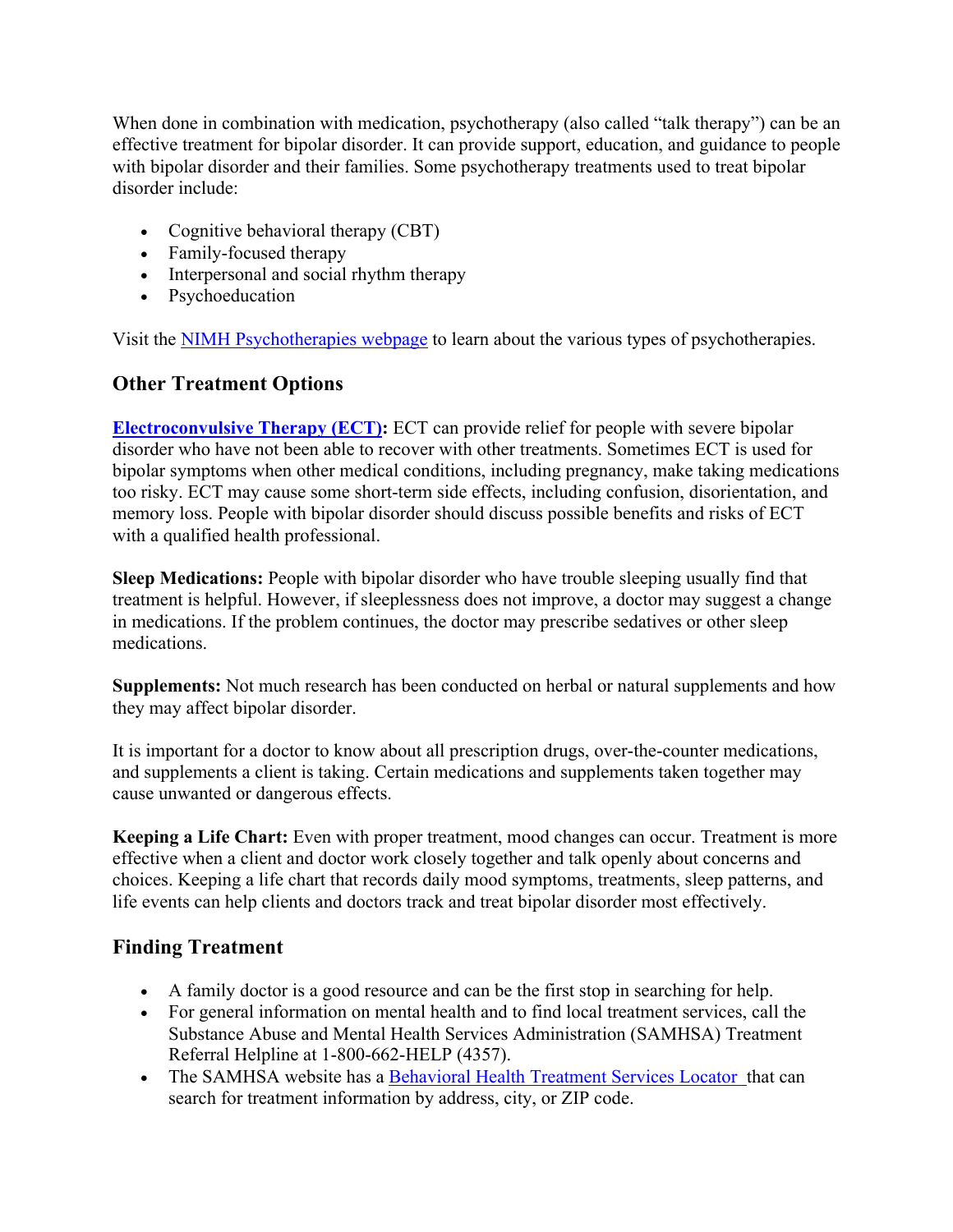• Visit the NIMH's Help for Mental Illnesses webpage for more information and resources.

#### **For Immediate Help**

**If You Are in Crisis:** Call the toll-free National Suicide Prevention Lifeline at **1-800-273- TALK (8255)**, available 24 hours a day, 7 days a week. The service is available to anyone. All calls are confidential.

#### **If you are thinking about harming yourself or thinking about suicide:**

- Tell someone who can help right away
- Call your licensed mental health professional if you are already working with one
- Call your doctor
- Go to the nearest hospital emergency department

#### **If a loved one is considering suicide:**

- Do not leave him or her alone
- Try to get your loved one to seek immediate help from a doctor or the nearest hospital emergency room, or call 911
- Remove access to firearms or other potential tools for suicide, including medications

### **Join a Study**

Clinical trials are research studies that look at new ways to prevent, detect, or treat diseases and conditions, including bipolar disorder. During clinical trials, treatments might be new drugs or new combinations of drugs, new surgical procedures or devices, or new ways to use existing treatments. The goal of clinical trials is to determine if a new test or treatment works and is safe. Although individual participants may benefit from being part of a clinical trial, participants should be aware that the primary purpose of a clinical trial is to gain new scientific knowledge so that others may be better helped in the future.

**Please Note:** Decisions about whether to participate in a clinical trial, and which ones are best suited for a given individual, are best made in collaboration with your licensed health professional.

#### **How Do I Find Clinical Trials at NIMH/NIH?**

Scientists at NIMH study many subjects including cognition, genetics, epidemiology, and psychiatry. The studies take place at the National Institutes of Health (NIH) Clinical Center in Bethesda, Maryland, and require regular visits. After the initial phone interview, participants come to an appointment at the clinic and meet with a clinician. Visit Join a Study: Bipolar Disorder – Adults or Join a Study: Bipolar Disorder – Children for more information.

#### **How Do I Find a Clinical Trial Near Me?**